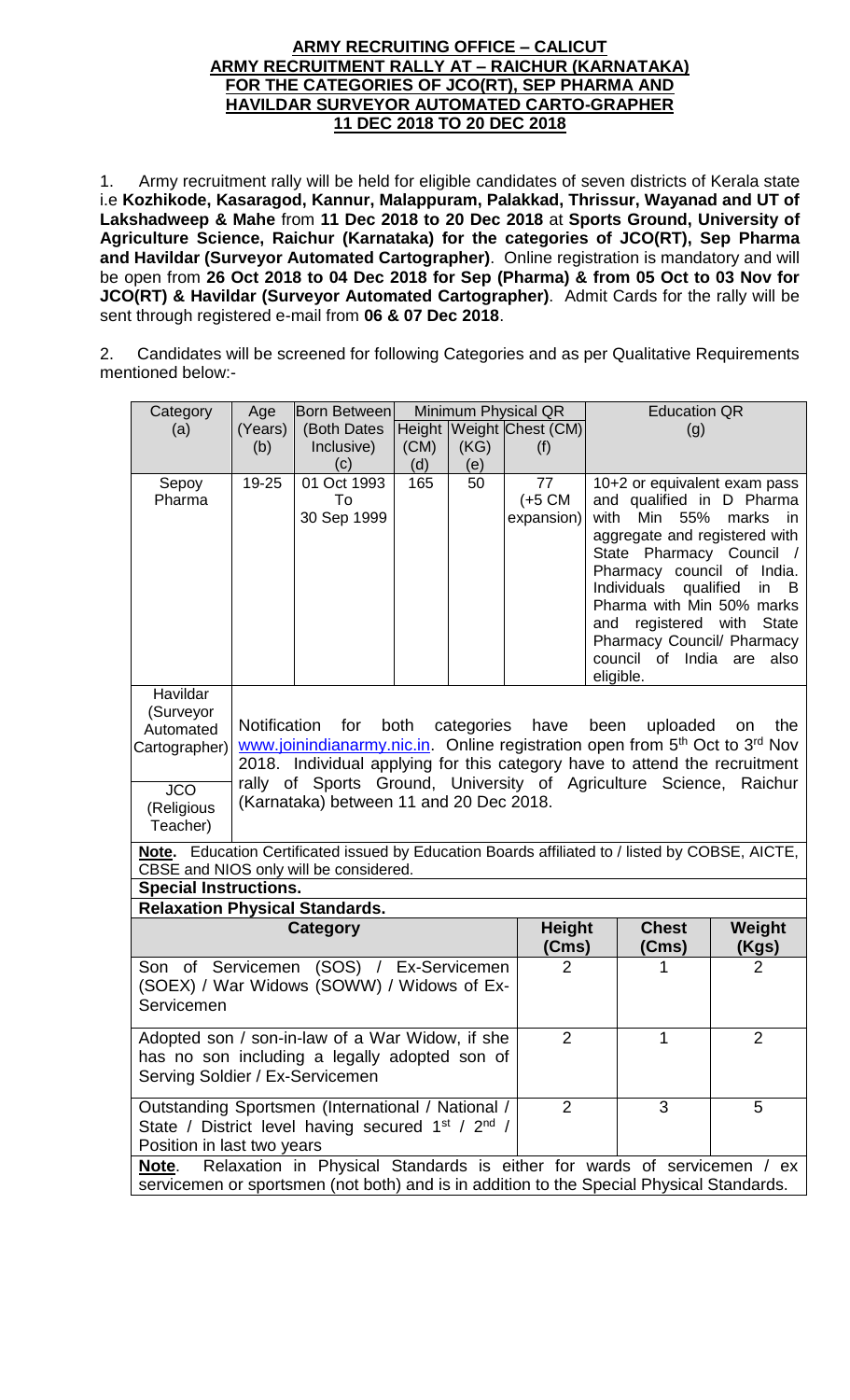3. Candidates will be tested as stated below:-

| <b>Physical Fitness Test (At Rally Site)</b>                                                                                                                                                                                                                                                            | <b>Remarks</b>                                                                                    |                        |                           |  |  |  |
|---------------------------------------------------------------------------------------------------------------------------------------------------------------------------------------------------------------------------------------------------------------------------------------------------------|---------------------------------------------------------------------------------------------------|------------------------|---------------------------|--|--|--|
| <b>1.6 Km Run</b><br>Group                                                                                                                                                                                                                                                                              | <b>Beam (Pull</b><br>Ups)                                                                         | 9 Feet<br><b>Ditch</b> | Zig-Zag<br><b>Balance</b> |  |  |  |
| Group I - Up till 5 Min 30 sec<br>Group II - 5 Min 31 Sec to<br>5 Min 45 Sec                                                                                                                                                                                                                            | Minimum 6<br><b>Pull Ups</b><br>need to<br>qualify                                                | Need to<br>Qualify     | Need to<br>Qualify        |  |  |  |
| (For JCO (RT) upto 30 Yrs - 5<br>Min 45 Sec.<br>For JCO (RT) above 30 Yrs- 6<br>Min 30 Sec                                                                                                                                                                                                              |                                                                                                   |                        |                           |  |  |  |
| Need to Qualify)                                                                                                                                                                                                                                                                                        |                                                                                                   |                        |                           |  |  |  |
| <b>Physical Measurement (At Rally Site)</b>                                                                                                                                                                                                                                                             |                                                                                                   |                        |                           |  |  |  |
|                                                                                                                                                                                                                                                                                                         | Physical Measurements will be carried out as per the Physical<br>standards listed at Para 2 above |                        |                           |  |  |  |
| <b>Medical Test</b>                                                                                                                                                                                                                                                                                     |                                                                                                   |                        |                           |  |  |  |
| (a) As per laid down medical standards at the Rally Site.                                                                                                                                                                                                                                               |                                                                                                   |                        |                           |  |  |  |
| (b) Unfit candidates will be referred to MH / CH / BH for specialist<br>review. Candidates referred for specialist review should present<br>themselves to the nominated MH / CH / BH within 14 days of the<br>referral and report back to ARO for issue of Admit Card for CEE, in<br>case declared FIT. |                                                                                                   |                        |                           |  |  |  |
| <b>Written Test through Common Entrance Examination (CEE)</b>                                                                                                                                                                                                                                           |                                                                                                   |                        |                           |  |  |  |
| (a) Will be conducted for medically fit candidates at nominated<br>venue. Location, Date and time of written test will be intimated at rally<br>site and through Admit Cards.                                                                                                                           |                                                                                                   |                        |                           |  |  |  |
| (b) Admit card for the CEE for the Rally Fit candidates will be issued<br>at Rally Site itself.                                                                                                                                                                                                         |                                                                                                   |                        |                           |  |  |  |
| (c) Admit card for the CEE for the Review Fit cases will be issued<br>after getting medically fit by concerned specialist / specialist at MH /<br>CH / BH.                                                                                                                                              |                                                                                                   |                        |                           |  |  |  |

4. Candidates are required to bring following documents / certificated in original with two attested photocopies with them to the rally site:-

(a) **Admit Card**. Printed with Laser Printer on good quality paper (Do not shrink the size).

(b) **Photograph**. Twenty copies of unattested Passport size colour photographs developed on good quality photographic paper in white background not more than three months old. Computer printouts / photoshopped photographs will **NOT be** accepted.

# (c) **Education Certificates**.

(i) Education Certificates with marks sheet in original of all educational qualifications achieved by candidate i.e. Matric / Intermediate / Graduation etc from recognised School / College / Board / University.

(ii) Provisional / online education certificate should be certified ink signed by the head of the educational institution of concerned Board / University.

(iii) Candidates with matric certificate from Open School should bring School Leaving Certificate countersigned by BER / DEO.

(d) **Nativity Certificate**. Nativity Certificate with photograph issued by Tehsildar / District Magistrate.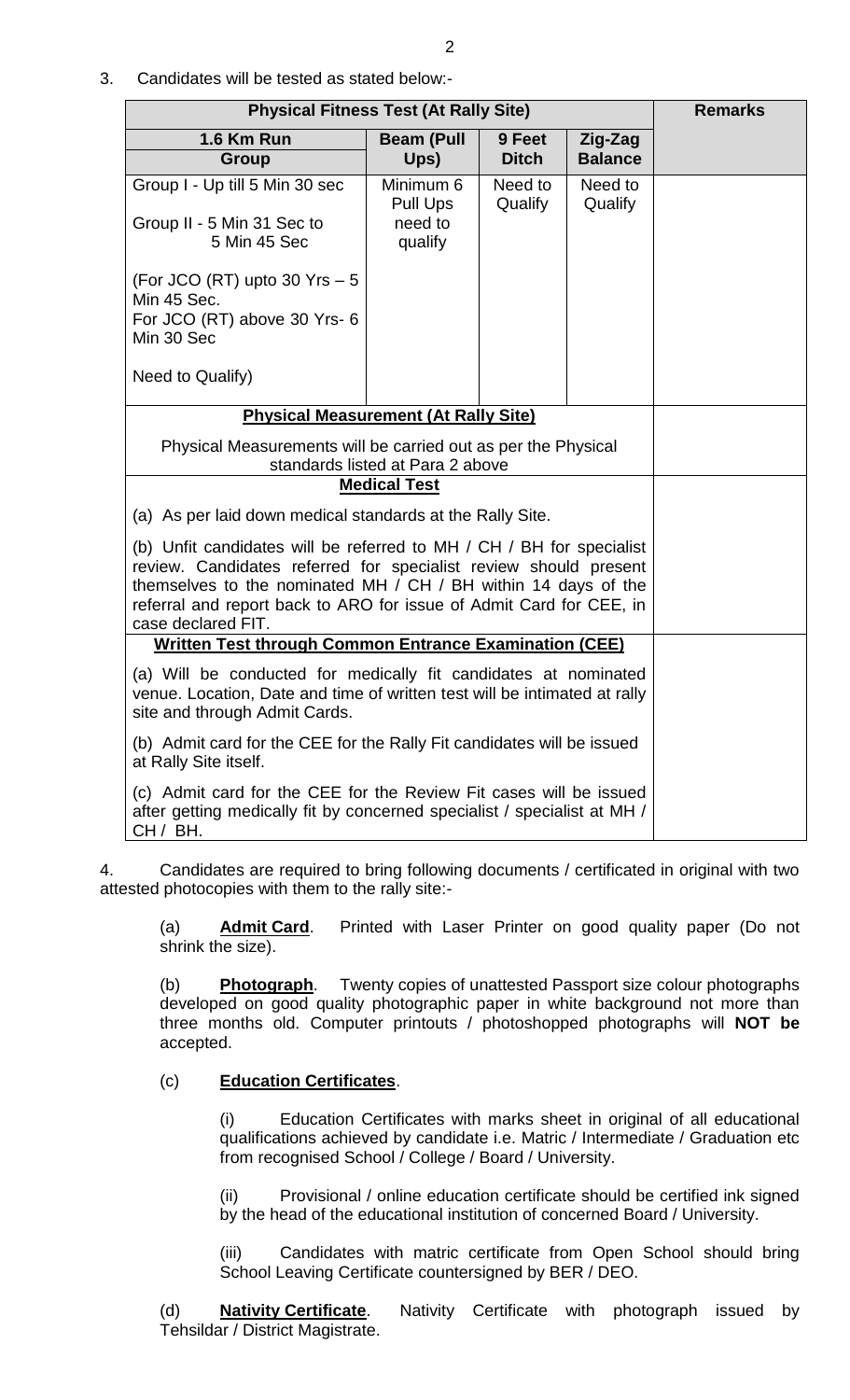(e) **Community / Cast Certificate**. Community / cast certificate affixed with photograph of the candidate issued by the Tehsildar / District Magistrate.

**Religion Certificate**. Religion Certificate issued by the Tehsildar / SDM. (If religion as "SIKH / HINDU / MUSLIM / CHRISTIAN" is not mentioned in caste certificate).

(g) **School Character Certificate**. School Character Certificate issued by the School /College Principal / Headmaster, where the candidate last studied.

(h) **Character Certificate**. Character Certificate with photograph issue by Village Sarpanch / Municipal Corporation within last six months.

**Unmarried Certificate.** Unmarried Certificate for candidates less than 21 years of age with photograph issued by Village Sarpanch / Municipal Corporation **within last six months**.

(k) **Relationship Certificate**. SOS / SOEX / SOW / SOWW Candidates are required to produce the following documents:-

(i) Relationship certificate issued from respective Record Office only duly signed by Record Officer with Personal number, Rank, Name and particular of the Record Officer issuing the Relationship Certificate with office seal/stamp is endorsed.

(ii) A declaration to the affect as mentioned in the Affidavit on Ten Rupees Non-judicial Stamp paper prepared by the ESM duly signed by 1<sup>st</sup> Class / Executive / Judicial Magistrate is required to be submitted by the candidate at rally site. Format of affidavit attached as per Appendix 'A'.

(iii) Original Discharge Book of Ex-Serviceman also to be produced. Name and date of birth of the candidate must have been recorded in it.

(l) **NCC Certificate**. NCC A / B / C certificate and Republic Day Parade certificate should have photograph of the candidate duly attested by issuing authority. Provisional NCC A / B / C pass certificate will only be accepted if authenticated by concerned NCC Group Commanders.

### (m) **Sports Certificate**.

(i) Sportsmen who have represented India at International level and State at National level within the last two years. For list of sports under which, relaxation in physical standards is admissible, attention is invited to [www.joinindianarmy.nic.in](http://www.joinindianarmy.nic.in/) website.

(ii) Sportsmen who have represented District at State level and University team or regional team at District level with  $1<sup>st</sup>$  /  $2<sup>nd</sup>$  position within last two years. Sports certificates should be with registration number and from Govt Recognised sports institutes / bodies as under:-

| (aa) | All Sr / Jr national Championship     | Respective<br><b>National</b>  |
|------|---------------------------------------|--------------------------------|
|      | certificates                          | Federation                     |
| (ab) | All State & Dist level certificates   | <b>Respective State Sports</b> |
|      |                                       | Association                    |
|      | (ac) All University level certificate | Inter University Sports        |
|      |                                       | <b>Board</b>                   |
| (ad) | All School level certificates         | All India School Games         |
|      |                                       | Federation                     |

(n) **Affidavit**. Duly signed by candidate on Rs 10/- Non-judicial Stamp Paper as per specimen duly attested by notary will be submitted by candidate. Format attached as per Appendix 'B'

(o) **Single Bank A/C, PAN Card & AADHAR Card**. Single Bank A/C, PAN Card & AADHAR Card are mandatory document for final enrolment for purpose of Pay & Allowance and **other social benefits scheme**.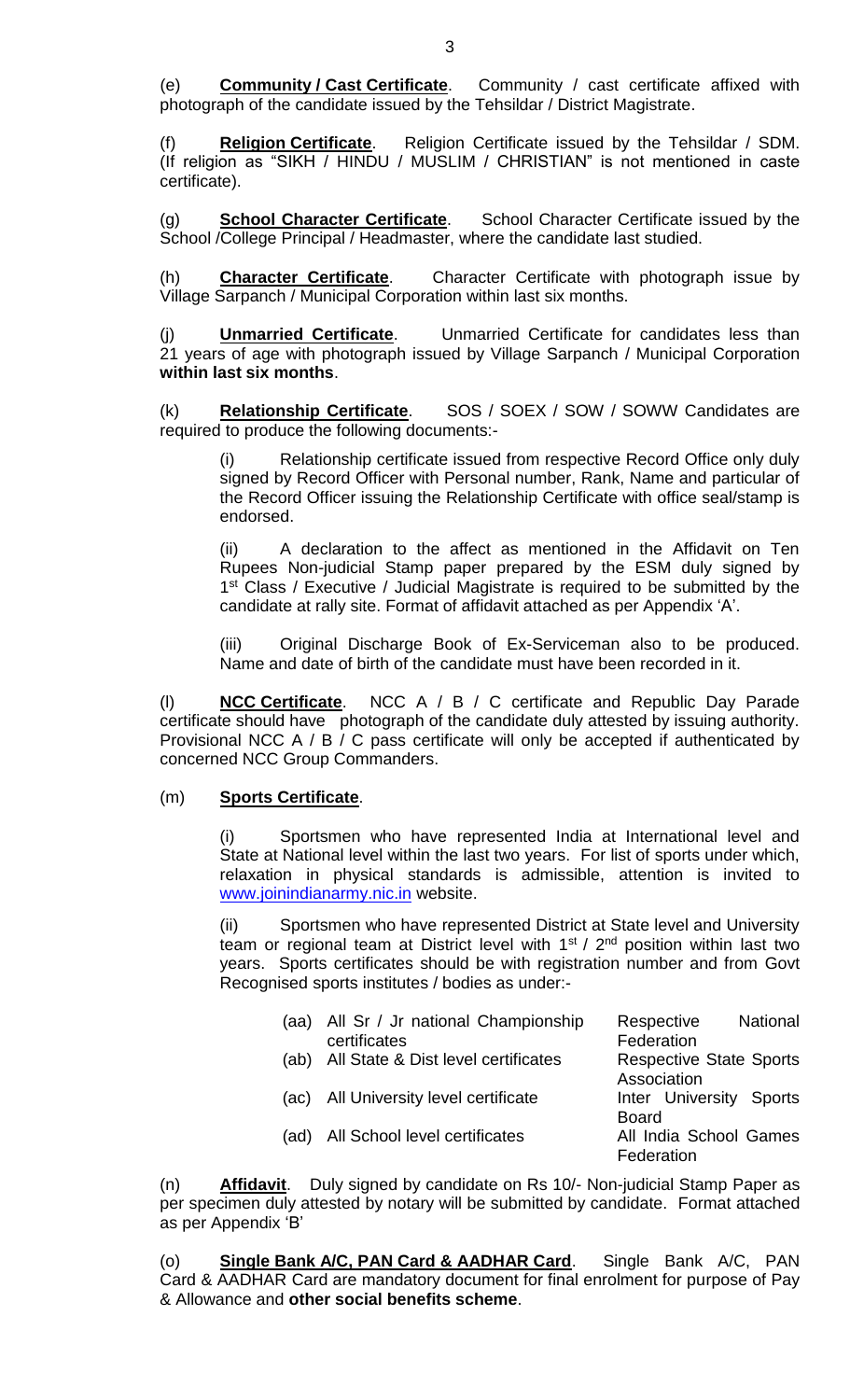# 5. **Special Instructions**.

# (a) **NCC Certificates**. Nil.

# (b) **Important Notes**.

(i) Eligibility criteria may change without notice.

(ii) All right are reserved with this Recruiting Office regarding cancellation of candidature at any stage during the entire selection process.

(iii) Dress for physical fitness test will T-shirt / vest with shorts / half pant and canvas / sports shoes.

(iv) No TA / DA or any other expenses are admissible.

(v) Army being a Central Government Organization, all documents are required either in Hindi or English language at the time of enrolment.

# **Important Instructions**

6. **Administration**. Candidates are advised to bring sufficient eatable and drinking water with them since recruitment is time consuming process.

7. Candidates will be permitted entry into the rally site only on production of Admit Card in duplicate generated online through the official website www.joinindianarmy.nic.in. Anyone found with fake admit card will be handed over to Civil Police.

8. Recruitment into the army is a free service. Candidates are advised not to pay bribe to anyone for recruitment as it is based purely on merit. Selection process during recruitment at all stages is computerized and transparent. Therefore, candidates are advised to be beware of touts as they cannot help them at any stage.

9. Candidates are advised to check their age & education criteria before participating in the rally. Candidates found under age/overage and not meeting education criteria will be disqualified.

10. Giving/taking bribe, production of bogus/fake certificates and indulging in unfair means is a criminal offence and liable for punishment under law.

11. Certificates with overwriting, tampering of seals or erasing/alteration of any type will not be accepted.

12. All documents submitted by the candidates are verified by government agencies before enrolment into Army. Strong legal action will be taken against individuals submitting fake documents. Even after recruitment, the service will be terminated if candidates are found to have produced fake documents or gave wrong information at the time of recruitment, despite the number of years of service individual may have rendered.

13. No compensation for Death/injury/loss etc during the rally and no travelling allowance / dearness allowance for journey is admissible. Candidates will participate in the rally at their own risk and the participation is totally and entirely voluntary. The signing of indemnity Bond is a mandatory requirement.

14. **Use of Performance Enhancing Drugs**. Use of any kind of performance enhancing drugs is strictly banned. Candidates having been found to have used the same will be debarred from further screening.

15. **Tattoo**. Permanent body tattoos are only permitted on inner face of forearms i.e. from inside of elbow to the wrist and on the reverse side of palm / back (dorsal) side of hand. Permanent body tattoos on any other part of the body are not acceptable and candidates will be barred from further selection.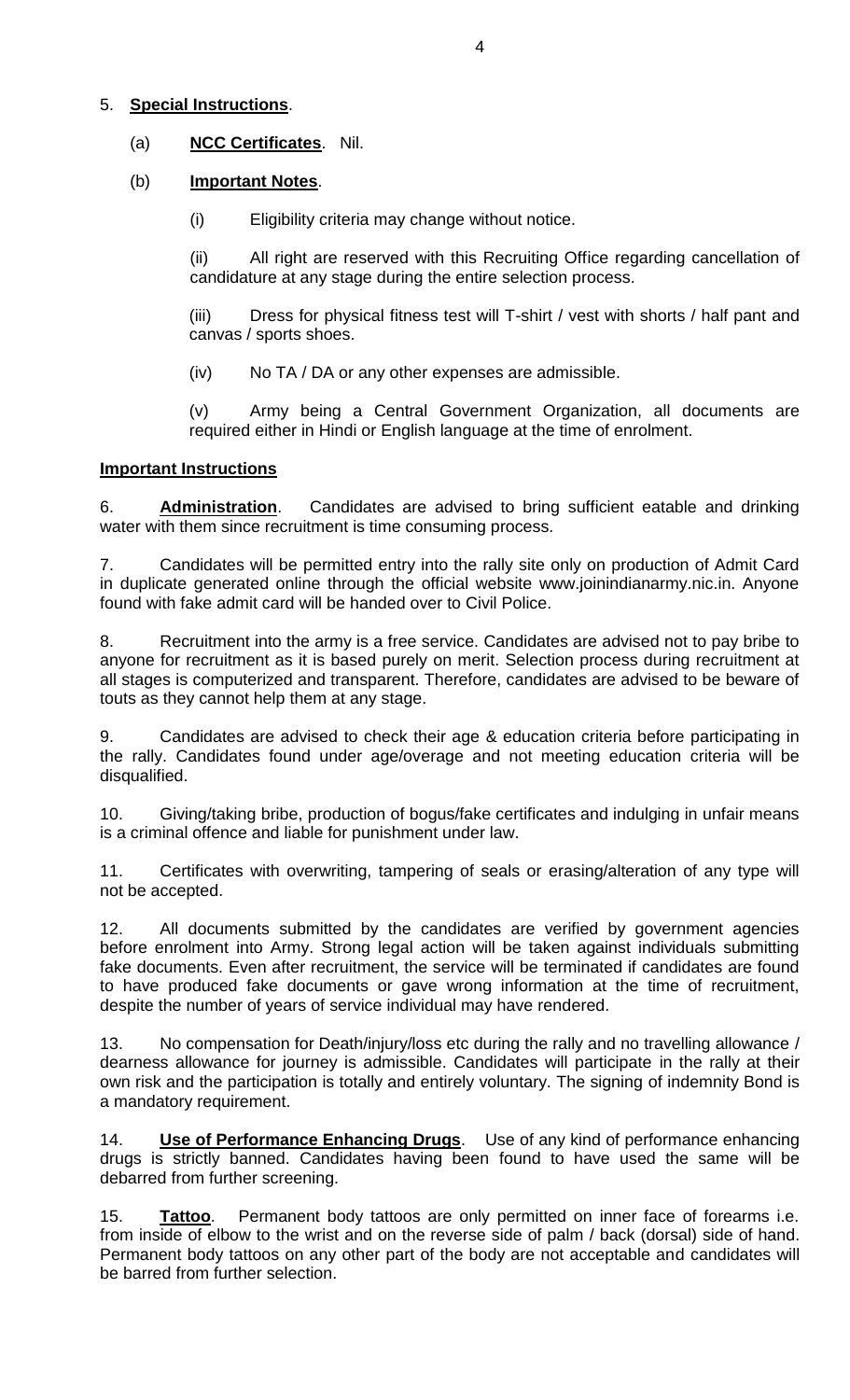16. If 180 days or more lapse between screening medical at the rally and despatch, medical will be done again and unfit candidates in this review will not be recruited.

17. Selection is provisional till Rahdari Certificate is issued and candidates are dispatched for training.

18. Mobile phones are not permitted in the rally site and at the time of CEE.

19. Candidates are advised in their own interest to undergo medical exam before coming for selection especially with respect to flat foot, poor vision, deformities and physical measurements. All are advised to ensure that their ears are free of wax by getting it cleaned by a doctor prior to the rally.

20. Candidates may have to present themselves at rally site for three to four days. Candidates should make arrangements for stay under their own arrangements.

21. Negative marking would be applicable in CEE.

22. Result of written examination will be declared on the official website [www.joinindianarmy.nic.in.](http://www.joinindianarmy.nic.in/) No separate letter will be sent to the candidate. It is responsibility of candidate to check his result and report to ARO for documentation.

23. **Relaxation Documents to be Produced for Availing Bonus Marks During Recruitment Rally**. Candidates who are availing concession of bonus marks will be considered for relaxation of bonus marks only if they produce in original/provisional certificates at the recruitment rally site. No certificate will be accepted after the termination of rally.

### 24. For more details, **contact on Telephone Number - 0495-2383953**

**Disclaimer**. The terms and conditions, given in the notification and on the website are subject to change and should, therefore, be treated as guidelines only. In case of any ambiguity, the existing policies, rules and regulations of Indian Army/Government of Indian will be final. Details are also available on [www.joinindianarmy.nic.in.](http://www.joinindianarmy.nic.in/)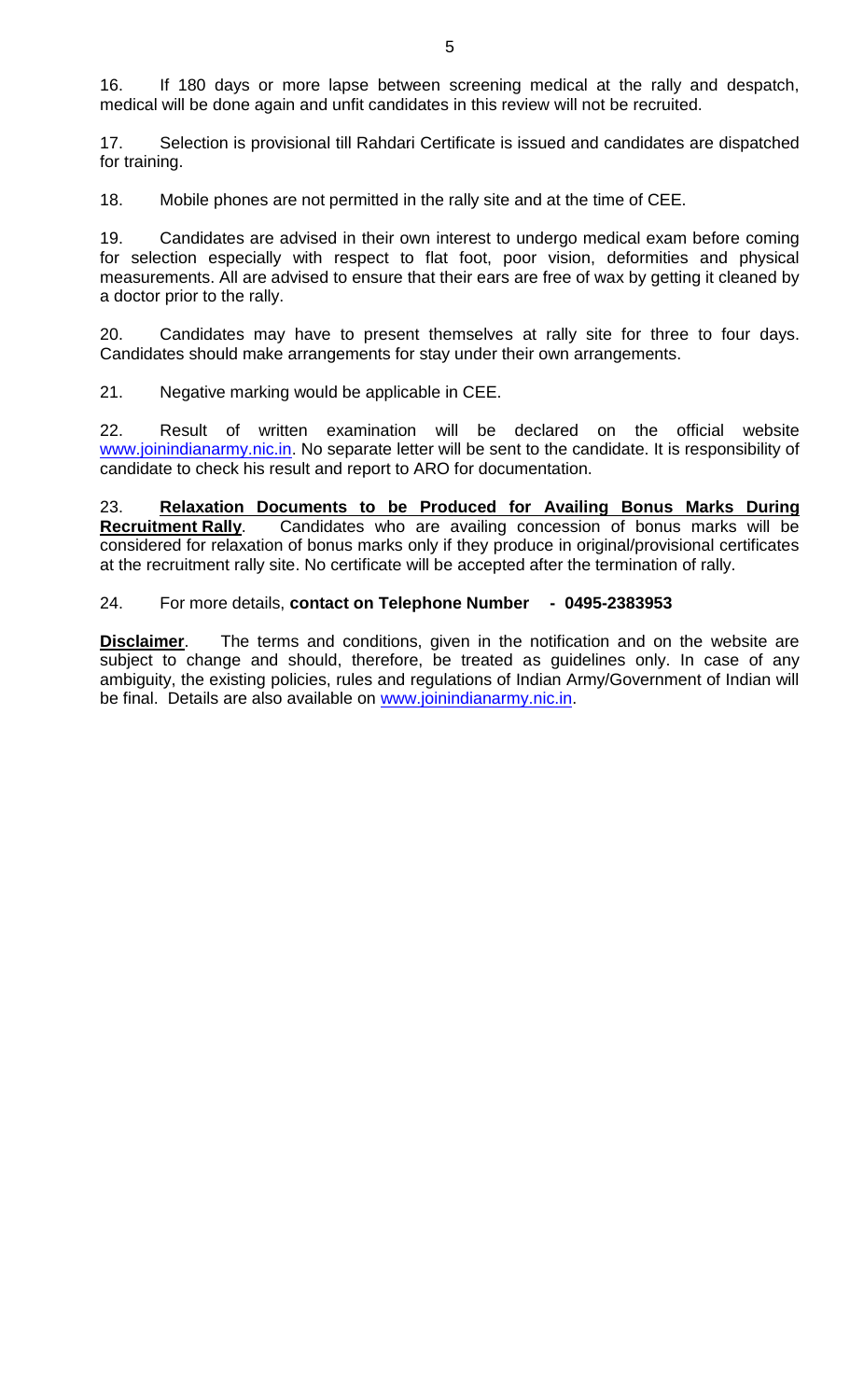# **FORMAT FOR AFFIDAVIT**

JOINT PHOTOGRAPHS OF CANDIDATE WITH FATHER / MOTHER / BROTHER SELF ATTESTED BY

1. I, No \_\_\_\_\_\_\_\_\_ Rank \_\_\_\_\_\_ Name \_\_\_\_\_\_\_\_\_\_\_\_\_\_\_\_\_\_ of (Unit) \_\_\_\_\_\_\_\_\_\_\_\_\_ Hereby declare that (Candidate Name) \_\_\_\_\_\_\_\_\_\_\_\_\_\_\_\_\_\_\_\_\_\_\_\_\_\_\_\_\_\_\_\_ whose photographs is affixed above is my son.

2. Particulars of the candidate are as under:-

- (a) Name of the candidate :
- (b) Relationship with applicant :
- $(c)$  Father's Name :
- (d) Mother's Name :
- (e) Address :

| (f)<br>Date of Birth                                                             |           |  | as per birth certificate No |  | issued                                                   |
|----------------------------------------------------------------------------------|-----------|--|-----------------------------|--|----------------------------------------------------------|
| by<br>the control of the control of the control of the control of the control of |           |  |                             |  | (Issuing Authority) and as recorded in the Matriculation |
| Certificate No                                                                   | issued by |  |                             |  | Education                                                |
| Board.                                                                           |           |  |                             |  |                                                          |

3. Details of other ward (Sons) are as under:-

| Ser No | Name | Occupation     |          |            | <b>Remarks</b> |
|--------|------|----------------|----------|------------|----------------|
|        |      | <b>Student</b> |          | Employment |                |
|        |      | (Class)        | Civilian | Military   |                |
|        |      |                |          |            |                |

4. It is certified that my son, \_\_\_\_\_\_\_\_\_\_\_\_\_\_\_\_\_\_\_\_\_\_\_\_\_\_ should be granted the laid down bonus marks as this facility has not been utilized by me for any other son before, in nay recruitment rally held anywhere in the country.

5. I undertake that I am liable to be punished under Army Act if the declaration made by me at Para 1 to 4 above is found to be incorrect/false at any stage.

Date :  $D = \{(S\text{w}) \mid S\text{w}\}$  (Signature of serving Soldier/Ex-servicemen) (Army No, Rank, Name & Unit)